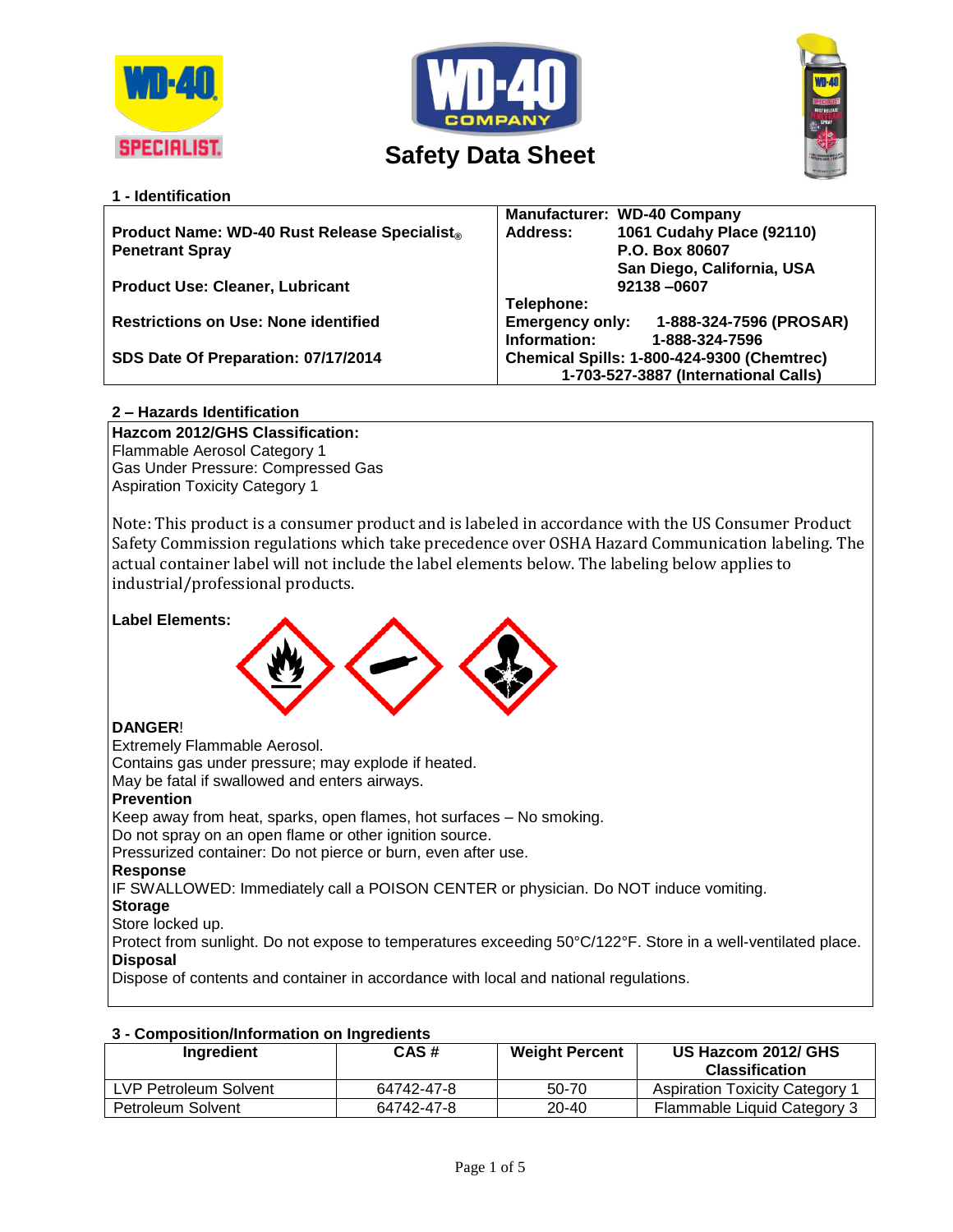|                    |                                                      |         | Aspiration Toxicity Category                                      |
|--------------------|------------------------------------------------------|---------|-------------------------------------------------------------------|
| Petroleum Base Oil | 64742-58-1<br>64742-53-6<br>64742-56-9<br>64742-65-0 | ~10     | Not Hazardous                                                     |
| Carbon Dioxide     | 124-38-9                                             | $2 - 3$ | Simple Asphyxiant<br>Gas Under Pressure,<br><b>Compressed Gas</b> |

Note: The exact percentages are a trade secret.

### **4 – First Aid Measures**

**Ingestion (Swallowed):** Aspiration Hazard. DO NOT induce vomiting. Call physician, poison control center or the WD-40 Safety Hotline at 1-888-324-7596 immediately.

**Eye Contact:** Flush thoroughly with water. Remove contact lenses if present after the first 5 minutes and continue flushing for several more minutes. Get medical attention if irritation persists.

**Skin Contact:** Wash with soap and water. If irritation develops and persists, get medical attention. **Inhalation (Breathing):** If irritation is experienced, move to fresh air. Get medical attention if irritation or other symptoms develop and persist.

**Signs and Symptoms of Exposure**: Harmful or fatal is swallowed. If swallowed, may be aspirated and cause lung damage. May cause mild eye, skin and respiratory tract irritation.

**Indication of Immediate Medical Attention/Special Treatment Needed**: Immediate medical attention is needed for ingestion.

# **5 – Fire Fighting Measures**

**Suitable (and unsuitable) Extinguishing Media:** Use water fog, dry chemical, carbon dioxide or foam. Do not use water jet or flooding amounts of water. Burning product will float on the surface and spread fire. **Specific Hazards Arising from the Chemical**: Contents under pressure. Keep away from ignition sources and open flames. Exposure of containers to extreme heat and flames can cause them to rupture often with violent force. Vapors are heavier than air and may travel along surfaces to remote ignition sources and flash back. A vapor and air mixture can create an explosion hazard in confined spaces. Combustion will produce oxides of carbon oxides, nitrogen and sulfur, smoke fumes, and unburned hydrocarbons.

**Special Protective Equipment and Precautions for Fire-Fighters**: Firefighters should always wear positive pressure self-contained breathing apparatus and full protective clothing. Cool fire-exposed containers with water. Use shielding to protect against bursting containers.

### **6 – Accidental Release Measures**

**Personal Precautions, Protective Equipment and Emergency Procedures:** Wear appropriate protective clothing (see Section 8). Eliminate all sources of ignition and ventilate area.

**Methods and Materials for Containment/Cleanup:** Leaking cans should be placed in a plastic bag or open pail until the pressure has dissipated. Contain and collect liquid with an inert absorbent and place in a container for disposal. Clean spill area thoroughly. Report spills to authorities as required.

# **7 – Handling and Storage**

**Precautions for Safe Handling:** Avoid contact with eyes. Avoid prolonged contact with skin. Avoid breathing vapors or aerosols. Use only with adequate ventilation. Keep away from heat, sparks, pilot lights, hot surfaces and open flames. Unplug electrical tools, motors and appliances before spraying or bringing the can near any source of electricity. Electricity can burn a hole in the can and cause contents to burst into flames. To avoid serious burn injury, do not let the can touch battery terminals, electrical connections on motors or appliances or any other source of electricity. Wash thoroughly with soap and water after handling. Keep containers closed when not in use. Keep out of the reach of children. Do not puncture, crush or incinerate containers, even when empty.

**Conditions for Safe Storage:** Store in a cool, well-ventilated area, away from incompatible materials Do not store above 120°F or in direct sunlight. U.F.C (NFPA 30B) Level 3 Aerosol. Store away from oxidizers.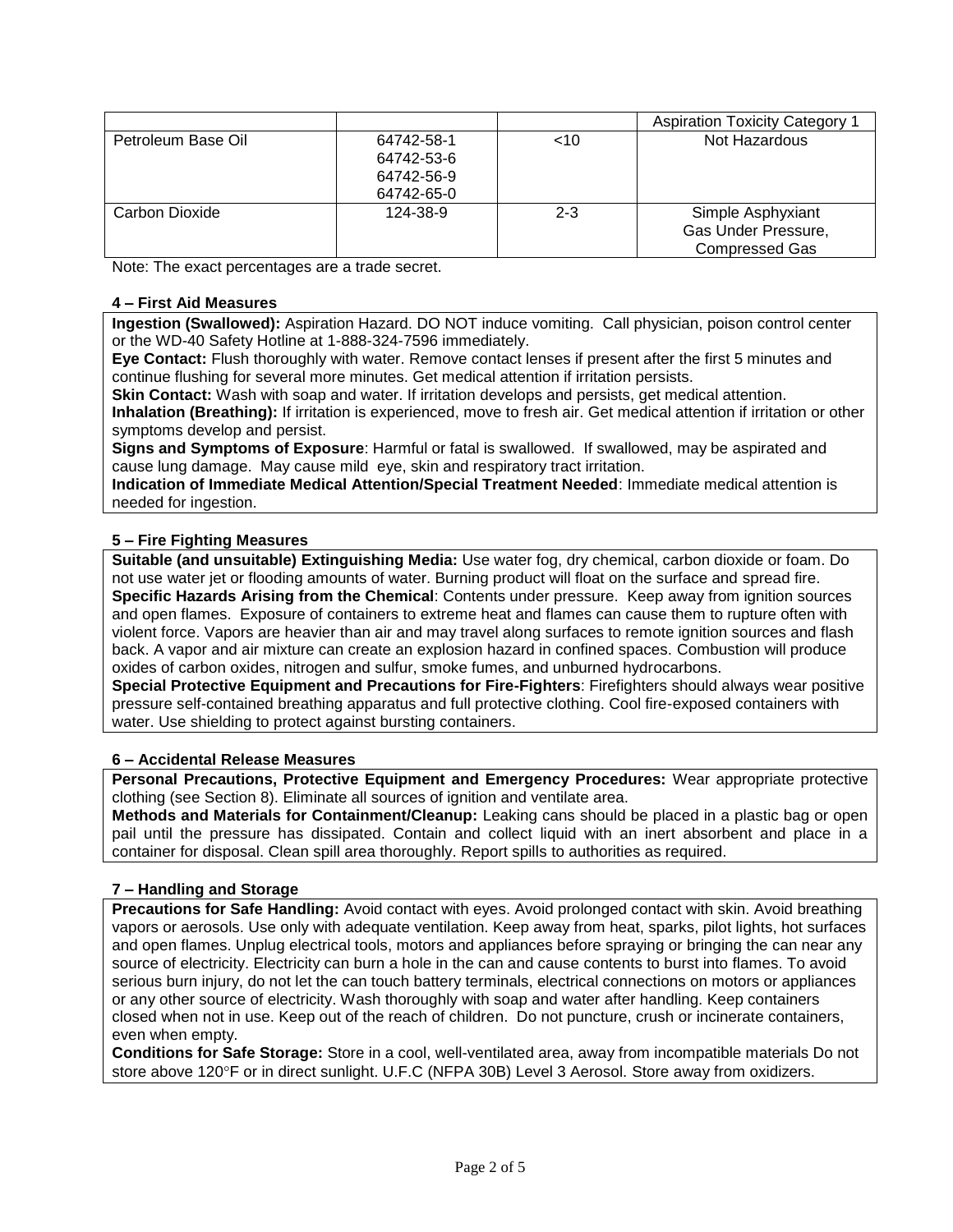# **8 – Exposure Controls/Personal Protection**

| <b>Chemical</b>              | <b>Occupational Exposure Limits</b>                          |
|------------------------------|--------------------------------------------------------------|
| <b>LVP Petroleum Solvent</b> | 1200 mg/m3 TWA (manufacturer recommended)                    |
| Petroleum Solvent            | 1200 mg/m3 TWA (manufacturer recommended)                    |
| Petroleum Base Oil           | 5 mg/m3 TWA, 10 mg/m3 STEL ACGIH TLV<br>5 mg/m3 TWA OSHA PEL |
| Carbon Dioxide               | 5000 ppm TWA (OSHA/ACGIH), 30,000 ppm STEL (ACGIH)           |

#### **The Following Controls are Recommended for Normal Consumer Use of this Product Appropriate Engineering Controls:** Use in a well-ventilated area. **Personal Protection:**

**Eye Protection:** Avoid eye contact. Always spray away from your face.

**Skin Protection:** Avoid prolonged skin contact. Chemical resistant gloves recommended for operations where skin contact is likely.

**Respiratory Protection:** None needed for normal use with adequate ventilation.

**For Bulk Processing or Workplace Use the Following Controls are Recommended**

**Appropriate Engineering Controls:** Use adequate general and local exhaust ventilation to maintain exposure levels below that occupational exposure limits.

#### **Personal Protection:**

**Eye Protection:** Safety goggles recommended where eye contact is possible.

**Skin Protection:** Wear chemical resistant gloves.

**Respiratory Protection:** None required if ventilation is adequate. If the occupational exposure limits are exceeded, wear a NIOSH approved respirator. Respirator selection and use should be based on contaminant type, form and concentration. Follow OSHA 1910.134, ANSI Z88.2 and good Industrial Hygiene practice. **Work/Hygiene Practices:** Wash with soap and water after handling.

| Appearance:               | Clear liquid             | Flammable Limits:         | LEL: 0.6% UEL: 5.6%     |
|---------------------------|--------------------------|---------------------------|-------------------------|
|                           |                          | (Solvent Portion)         |                         |
|                           |                          |                           |                         |
| Odor:                     | Pleasant odor            | Vapor Pressure:           | 2.03 mmHg @20°C         |
|                           |                          |                           | (Petroleum Solvent)     |
| Odor Threshold:           | Not established          | Vapor Density:            | 5.3 (Petroleum Solvent) |
| pH:                       | Not Applicable           | <b>Relative Density:</b>  | Not determined          |
| Melting/Freezing Point    | Not established          | Solubilities:             | Insoluble in water      |
| Boiling Point/Range:      | 221°C (430°F)            | Partition Coefficient; n- | Not established         |
|                           |                          | octanol/water:            |                         |
| Flash Point:              | 64°C (147°F) (CC ASTM    | Autoignition              | Not established         |
|                           | D3828) (concentrate)     | Temperature:              |                         |
| <b>Evaporation Rate:</b>  | Not established          | Decomposition             | Not established         |
|                           |                          | Temperature:              |                         |
| Flammability (solid, gas) | <b>Flammable Aerosol</b> | Viscosity:                | Not established         |
| VOC:                      | 24.51%                   | Pour Point:               | Not established         |

### **9 – Physical and Chemical Properties**

### **10 – Stability and Reactivity**

**Reactivity:** Not reactive under normal conditions

**Chemical Stability:** Stable

**Possibility of Hazardous Reactions:** May react with strong oxidizers generating heat.

**Conditions to Avoid:** Avoid heat, sparks, flames and other sources of ignition. Do not puncture or incinerate containers.

**Incompatible Materials:** Strong acids, alkalis, and oxidizers.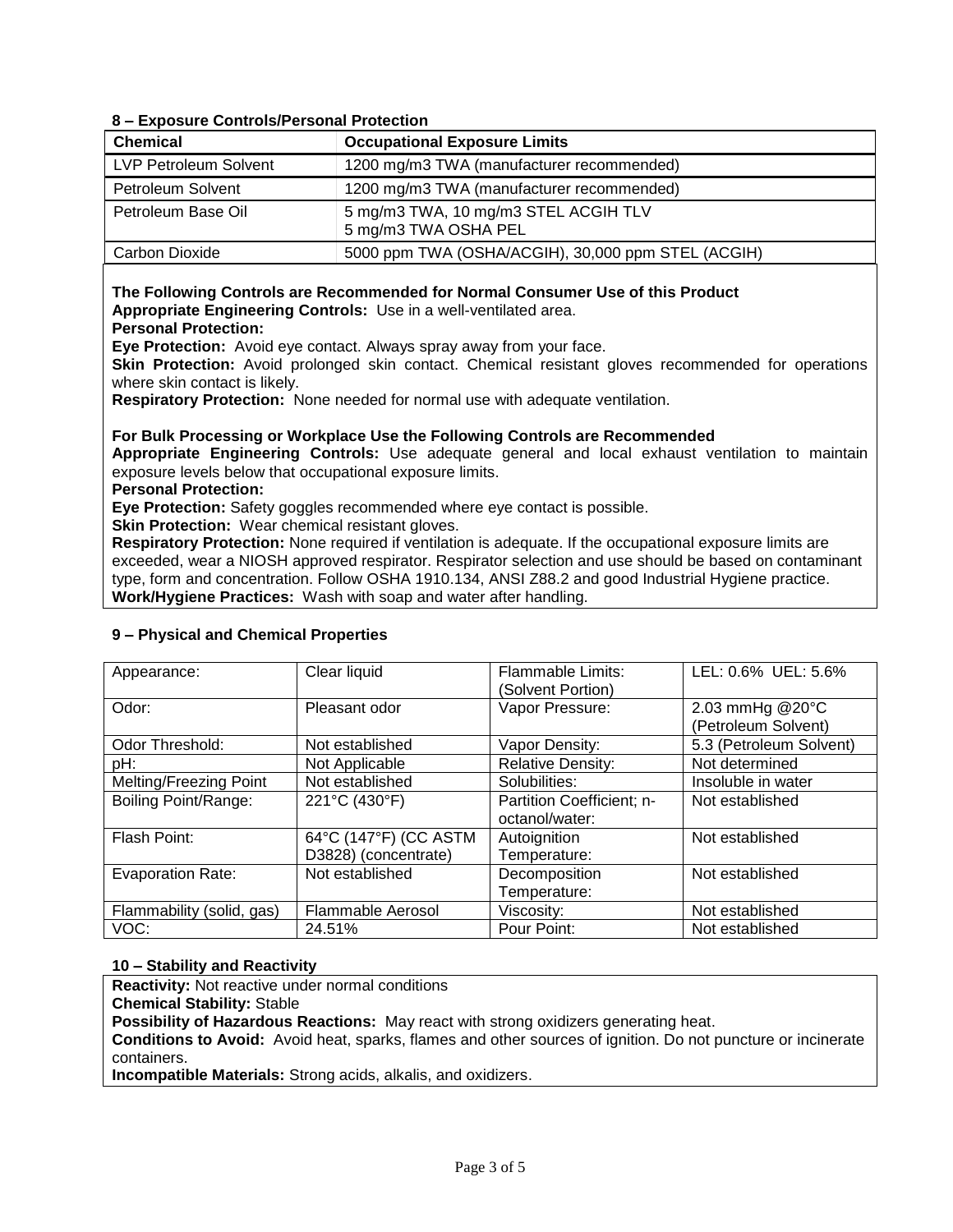**Hazardous Decomposition Products:** Carbon monoxide and carbon dioxide, oxides of nitrogen and sulfur, smoke fumes, and unburned hydrocarbons.

### **11 – Toxicological Information**

### **Symptoms of Overexposure:**

**Inhalation:** Mist or vapor can irritate the throat and lungs. High concentrations may cause nasal and respiratory irritation and central nervous system effects such as headache, dizziness and nausea. Intentional abuse may be harmful or fatal.

**Skin Contact:** May cause skin irritation with short-term exposure with redness, itching and burning of the skin. Prolonged and/or repeated contact may produce defatting and possible dermatitis.

**Eye Contact:** Contact may be irritating to eyes. May cause redness, stinging, swelling and tearing. **Ingestion:** This product has low oral toxicity. If swallowed, this material may cause irritation of the mouth, throat and esophagus. Swallowing may cause gastrointestinal irritation, nausea, vomiting, diarrhea, dizziness, drowsiness and other central nervous system effects. This product is an aspiration hazard. If swallowed, can enter the lungs and may cause chemical pneumonitis, severe lung damage and death. **Chronic Effects:** None known.

**Carcinogen Status:** None of the components are listed as a carcinogen or suspect carcinogen by IARC, NTP, ACGIH or OSHA.

**Reproductive Toxicity**: None of the components is considered a reproductive hazard.

# **Numerical Measures of Toxicity**:

The oral toxicity of this product is estimated to be greater than 5,000 mg/kg and the dermal toxicity greater than 2,000 mg/kg based on an assessment of the ingredients. This product is not classified as toxic by established criteria. It is an aspiration hazard.

# **12 – Ecological Information**

**Ecotoxicity:** Petroleum Solvent: 96 hr LC50 Fathead minnows – 45 mg/L (flow through) LVP Petroleum Solvent: No ecotoxicity data available. Not expected to be harmful to aquatic organisms. Petroleum Base Oil: 96 hr LC50 Rainbow trout - >5000 mg/L

This product is classified as harmful to aquatic life. Releases to the environment should be avoided **Persistence and Degradability:** No data available.

**Bioaccumulative Potential:** No data available.

**Mobility in Soil:** No data available

**Other Adverse Effects:** None known

### **13 - Disposal Considerations**

If this product becomes a waste, it would be expected to meet the criteria of a RCRA ignitable hazardous waste (D001). However, it is the responsibility of the generator to determine at the time of disposal the proper classification and method of disposal. Do not puncture or incinerate containers, even empty. Dispose in accordance with federal, state, and local regulations.

### **14 – Transportation Information\_**

DOT Surface Shipping Description:

 UN1950, Aerosols, 2.1 Ltd. Qty (Note: Shipping Papers are not required for Limited Quantities unless transported by air or vessel – each package must be marked with the Limited Quantity Mark) IMDG Shipping Description: Un1950, Aerosols, 2.1, LTD QTY

ICAO Shipping Description: UN1950, Aerosols, flammable, 2.1 NOTE: WD-40 does not test aerosol cans to assure that they meet the pressure and other requirements for transport by air. We do not recommend that our aerosol products be transported by air.

### **15 – Regulatory Information**

### **U.S. Federal Regulations**:

**CERCLA 103 Reportable Quantity:** This product is not subject to CERCLA reporting requirements, however, oil spills are reportable to the National Response Center under the Clean Water Act and many